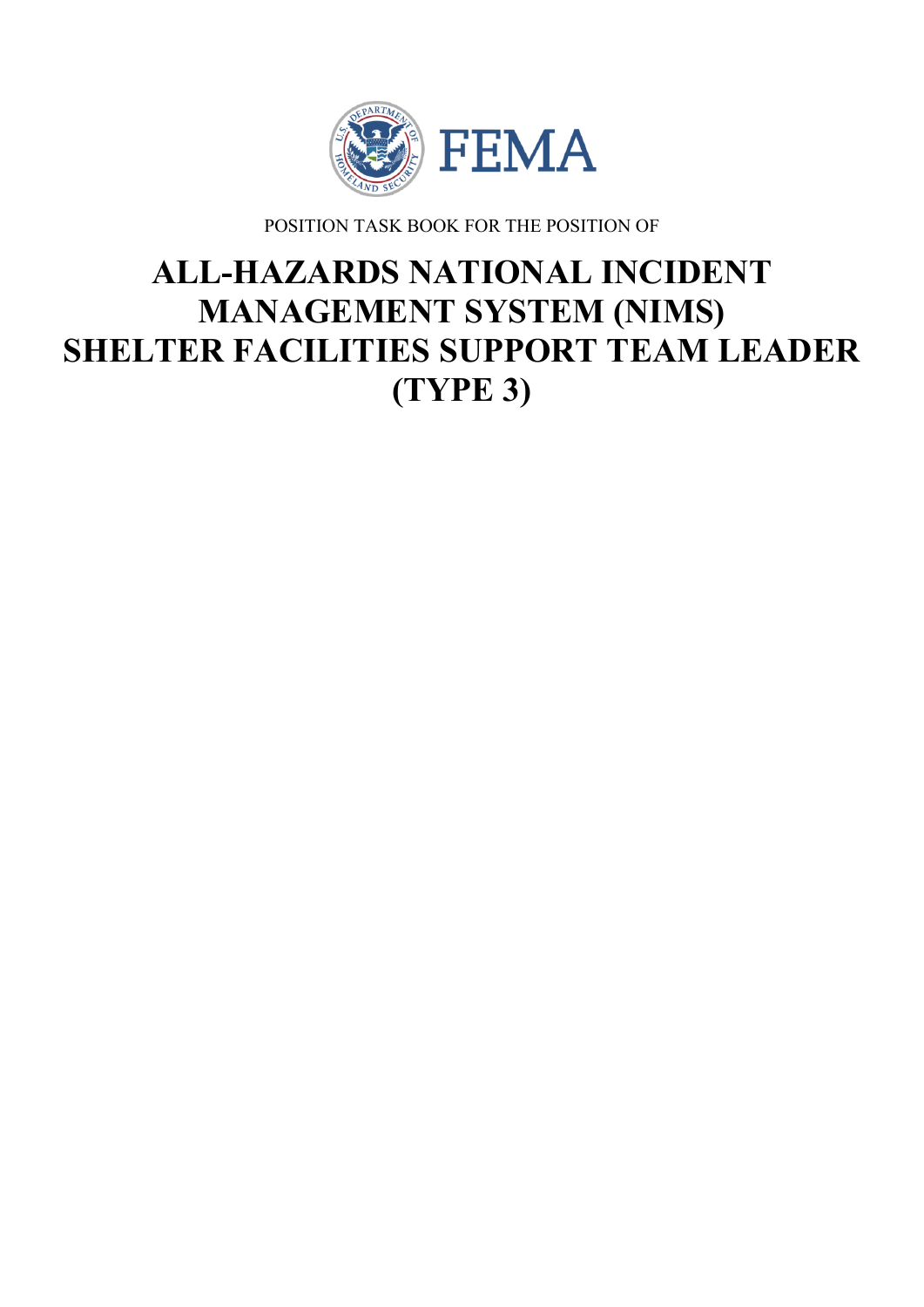# **SHELTER FACILITIES SUPPORT TEAM LEADER (TYPE 3)**

# *1. Competency:* **Communicate effectively**

*Description:* Use suitable communication techniques to share relevant information with appropriate personnel on a timely basis to accomplish objectives in a potentially rapidly changing environment

## *1a. Behavior:* **Ensure documentation is complete and disposition is appropriate**

| <b>TASK</b>                                                                                                                                                                                                                                                                                                                                                                                                             | <b>CODE</b> | <b>EVALUATION</b><br><b>RECORD#</b> | <b>EVALUATOR</b><br><b>INITIALS AND</b><br><b>DATE</b> |
|-------------------------------------------------------------------------------------------------------------------------------------------------------------------------------------------------------------------------------------------------------------------------------------------------------------------------------------------------------------------------------------------------------------------------|-------------|-------------------------------------|--------------------------------------------------------|
| 1. Ensure incident documentation and administrative<br>requirements are complete, according to the supervisor's<br>direction:<br>• Submit incident narrative to supervisor<br>• Complete and submit activity log to Documentation Unit<br>or appropriate personnel for each operational period<br>• Ensure all personnel and equipment time records are<br>complete and submitted at the end of each operational period | E, F, I     |                                     |                                                        |
| 2. Ensure that a system is in place to track all expenses and<br>financial commitments.                                                                                                                                                                                                                                                                                                                                 | E, F, I     |                                     |                                                        |
| 3. Ensure the protection of Personally Identifiable Information<br>(PII).                                                                                                                                                                                                                                                                                                                                               | E, F, I     |                                     |                                                        |
| 4. Establish and implement systems to track donated materials<br>and services to ensure accountability:<br>• Support future recognition of donors<br>• Document donor's point of contact (POC) information<br>• Document size, amount, location, type, date, and of<br>donation time.                                                                                                                                   | E, F, I     |                                     |                                                        |
| 5. Identify and document equipment loaned or rented to the<br>shelter.                                                                                                                                                                                                                                                                                                                                                  | E, F, I     |                                     |                                                        |
| <b>6.</b> Maintain an inventory of all shelter supplies and equipment,<br>including donated items.                                                                                                                                                                                                                                                                                                                      | E, F, I     |                                     |                                                        |
| 7. Track expenditures of all supplies and equipment.                                                                                                                                                                                                                                                                                                                                                                    | E, F, I     |                                     |                                                        |

#### *1b. Behavior:* **Develop and implement plans**

| <b>TASK</b>                                                                                                                                                                                  | <b>CODE</b> | <b>EVALUATION</b><br><b>RECORD#</b> | <b>EVALUATOR</b><br><b>INITIALS AND</b><br><b>DATE</b> |
|----------------------------------------------------------------------------------------------------------------------------------------------------------------------------------------------|-------------|-------------------------------------|--------------------------------------------------------|
| 8. Participate in the preparation of other relevant plans for the<br>team:<br>• Shelter support plan<br>• Demobilization plan<br>• Evacuation plan<br>• Continuity of Operations (COOP) plan | E, F, I     |                                     |                                                        |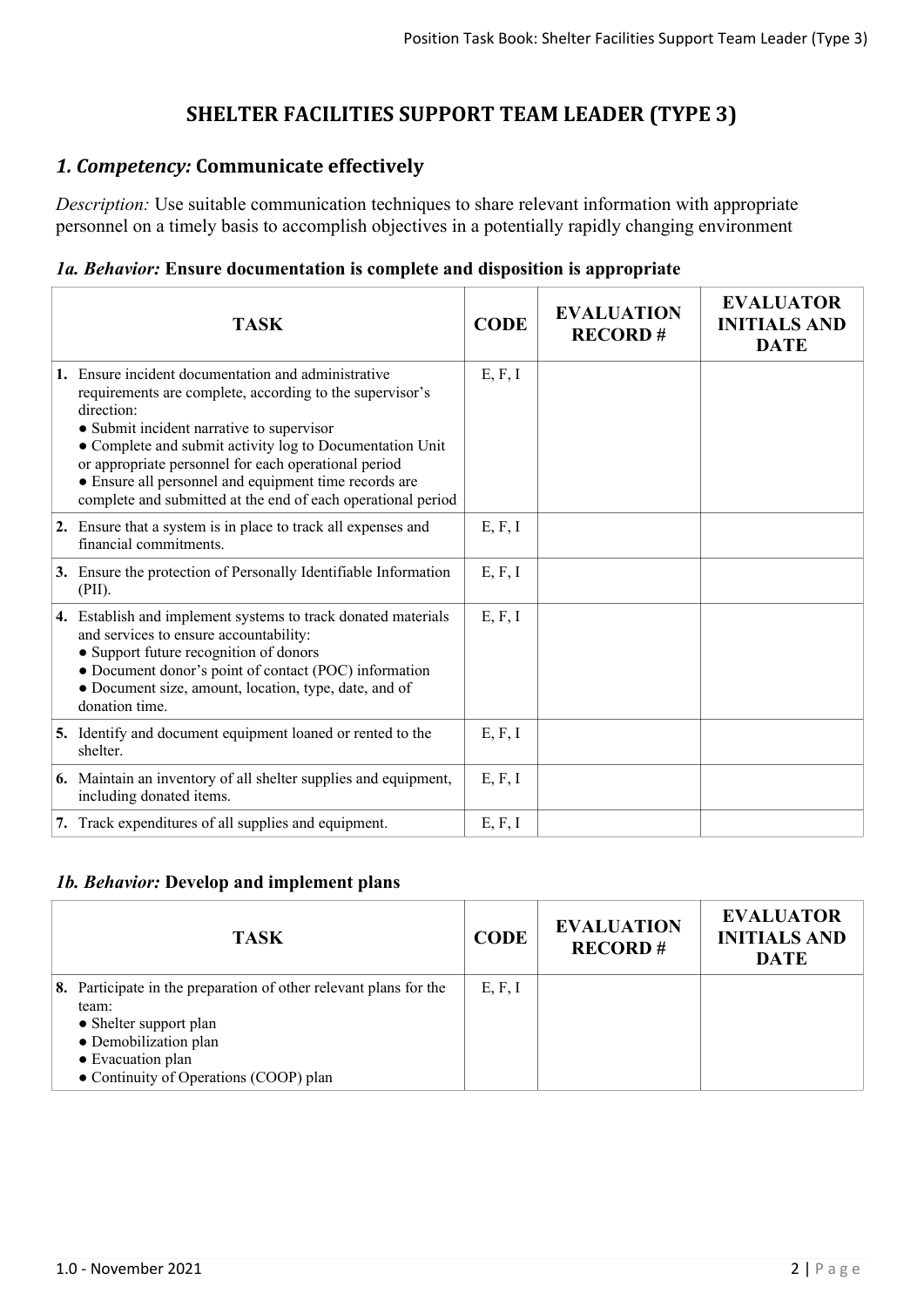# *2. Competency:* **Ensure completion of assigned actions to meet identified objectives**

*Description:* Identify, analyze, and apply relevant situational information and evaluate actions to complete assignments safely and meet identified objectives. Complete actions within established time frame.

## *2a. Behavior:* **Execute assigned tasks, assess progress, and make necessary adjustments**

| <b>TASK</b>                                                                                                                                                                                                                                                                                                                                                                                            | <b>CODE</b> | <b>EVALUATION</b><br><b>RECORD#</b> | <b>EVALUATOR</b><br><b>INITIALS AND</b><br><b>DATE</b> |
|--------------------------------------------------------------------------------------------------------------------------------------------------------------------------------------------------------------------------------------------------------------------------------------------------------------------------------------------------------------------------------------------------------|-------------|-------------------------------------|--------------------------------------------------------|
| 9. Arrange for regular cleaning of the shelter, including food<br>preparation areas, feeding areas, dormitories, common areas,<br>restrooms, and showers                                                                                                                                                                                                                                               | E, F, I     |                                     |                                                        |
| 10. Complete a preoccupancy inspection with facility<br>representative.                                                                                                                                                                                                                                                                                                                                | E, F, I     |                                     |                                                        |
| 11. Coordinate with the Shelter Manager to identify accessible<br>areas for:<br>$\bullet$ Reception<br>• Registration<br>• Health and mental health services<br>• Dormitory<br>$\bullet$ Cafeteria<br>• Child care<br>• Recreation<br>• Restrooms, bathrooms, shower facilities (resident and staff<br>use)<br>• Shelter Manager's office<br>• Storage area for supplies<br>• Other areas as necessary | E, F, I     |                                     |                                                        |
| 12. Determine purchasing procedures with Shelter Manager and<br>Logistics Unit.                                                                                                                                                                                                                                                                                                                        | E, F, I     |                                     |                                                        |
| 13. Ensure a process is in place to procure food, working with<br>the Shelter Manager and Feeding Team Leader.                                                                                                                                                                                                                                                                                         | E, F, I     |                                     |                                                        |
| 14. Ensure facility complies with applicable Americans with<br>Disabilities Act (ADA) regulations and accessibility<br>guidelines.                                                                                                                                                                                                                                                                     | E, F, I     |                                     |                                                        |
| 15. Ensure security inside and outside the facility                                                                                                                                                                                                                                                                                                                                                    | E, F, I     |                                     |                                                        |
| 16. Ensure that adequate numbers of toilets, showers<br>handwashing stations, and hygiene facilities are available in<br>the shelter, including accessible units.                                                                                                                                                                                                                                      | E, F, I     |                                     |                                                        |
| 17. Ensure that laundry facilities are available.                                                                                                                                                                                                                                                                                                                                                      | E, F, I     |                                     |                                                        |
| 18. Ensure that regular trash removal and recycling services are<br>in place                                                                                                                                                                                                                                                                                                                           | E, F, I     |                                     |                                                        |
| 19. Ensure that the team promptly processes invoices for<br>payment.                                                                                                                                                                                                                                                                                                                                   | E, F, I     |                                     |                                                        |
| 20. Establish procedures for controlling traffic and parking:<br>• Ensure accessible parking and entryway                                                                                                                                                                                                                                                                                              | E, F, I     |                                     |                                                        |
| 21. Order additional supplies.                                                                                                                                                                                                                                                                                                                                                                         | E, F, I     |                                     |                                                        |
| 22. Order necessary materials, supplies, and equipment to ensure<br>proper sanitation and personal hygiene.                                                                                                                                                                                                                                                                                            | E, F, I     |                                     |                                                        |
| 23. Order necessary materials, supplies, and equipment to ensure<br>support for residents with AFN.                                                                                                                                                                                                                                                                                                    | E, F, I     |                                     |                                                        |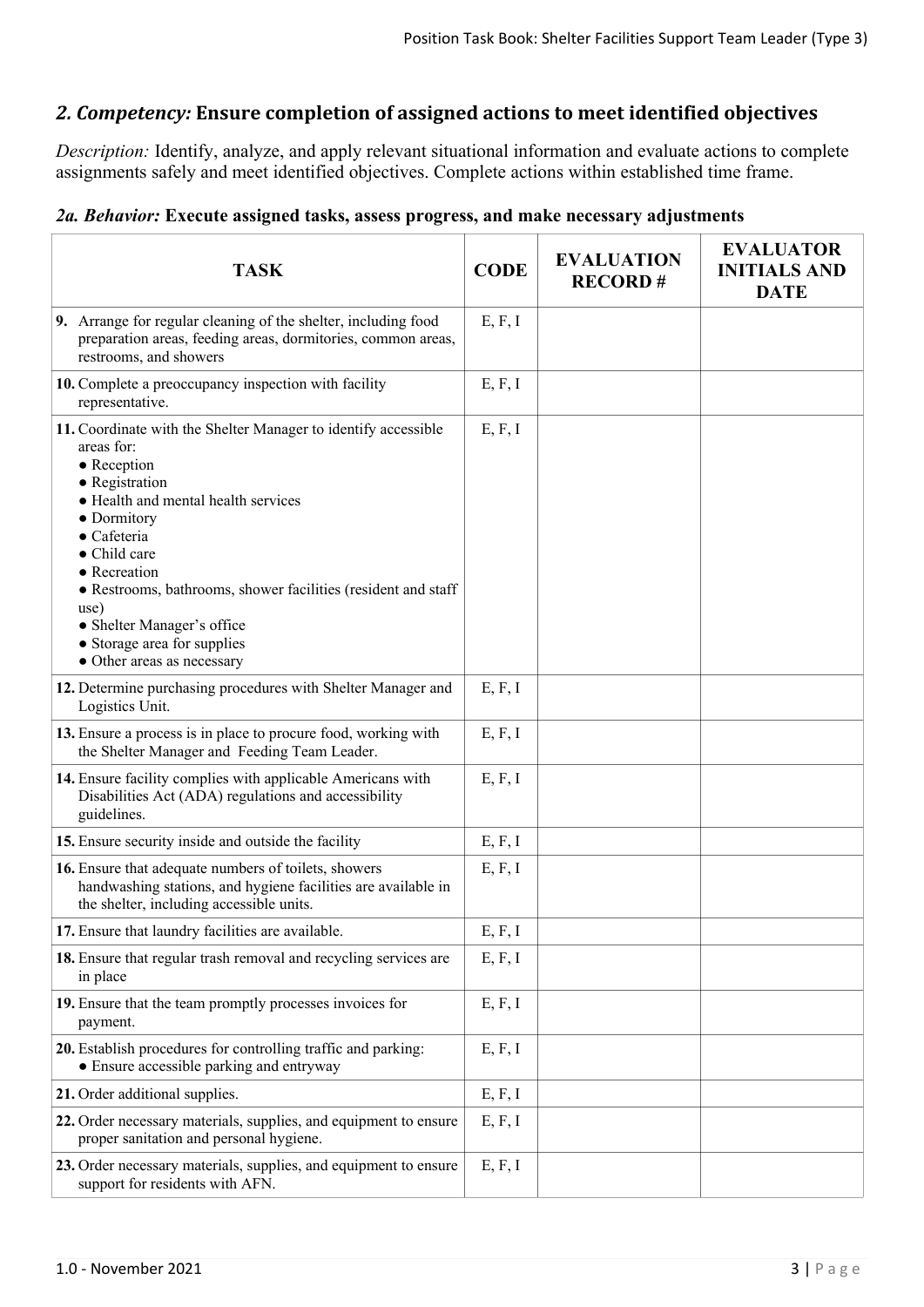| 24. Prioritize work, while taking into account immediate support<br>for the Shelter Manager and other Shelter Management<br>Team leaders. | E, F, I |  |
|-------------------------------------------------------------------------------------------------------------------------------------------|---------|--|
| 25. Secure equipment, supplies and materials belonging to the<br>facility not available for use by the shelter                            | E, F, I |  |

## *2b. Behavior:* **Plan for demobilization and ensure staff follow procedures**

| <b>TASK</b>                                                                                                                                                                                                                                                                                                                                                                                                                       | <b>CODE</b> | <b>EVALUATION</b><br><b>RECORD#</b> | <b>EVALUATOR</b><br><b>INITIALS AND</b><br><b>DATE</b> |
|-----------------------------------------------------------------------------------------------------------------------------------------------------------------------------------------------------------------------------------------------------------------------------------------------------------------------------------------------------------------------------------------------------------------------------------|-------------|-------------------------------------|--------------------------------------------------------|
| 26. Coordinate with the AHJ to conduct a final inspection and<br>return the facility to routine use:<br>• Note any missing items or damaged portions of the<br>facility, grounds, and parking lot                                                                                                                                                                                                                                 | E, F, I     |                                     |                                                        |
| 27. Ensure facility is clean and returned to preoccupancy<br>condition; coordinate with Logistics Unit if additional costs<br>are involved.                                                                                                                                                                                                                                                                                       | E, F, I     |                                     |                                                        |
| 28. Ensure the team provides all vendors and suppliers with final<br>payment instructions, according to the Authority Having<br>Jurisdiction's (AHJ) established system.                                                                                                                                                                                                                                                          | E, F, I     |                                     |                                                        |
| 29. Help develop, approve, and implement demobilization plan:<br>• Coordinate with supervisor during development and<br>implementation<br>• Coordinate with appropriate partners regarding<br>demobilization procedures<br>• Coordinate team needs and responsibilities<br>• Coordinate with supervisor for transfer or release of staff<br>• Provide information to supervisor to assist with decisions<br>on release priorities | E, F, I     |                                     |                                                        |
| 30. Return all other supplies and equipment to their owners or<br>the central storage facility; give the Shelter Manager and<br>Logistics Unit a list of items returned.                                                                                                                                                                                                                                                          | E, F, I     |                                     |                                                        |
| 31. Return all rented or borrowed equipment and provide<br>receipts to Shelter Manager and Logistics Unit.                                                                                                                                                                                                                                                                                                                        | E, F, I     |                                     |                                                        |
| 32. Verify inventory of facility equipment, supplies, and<br>materials and determine reimbursement eligibility for any<br>items used, damaged, or destroyed.                                                                                                                                                                                                                                                                      | E, F, I     |                                     |                                                        |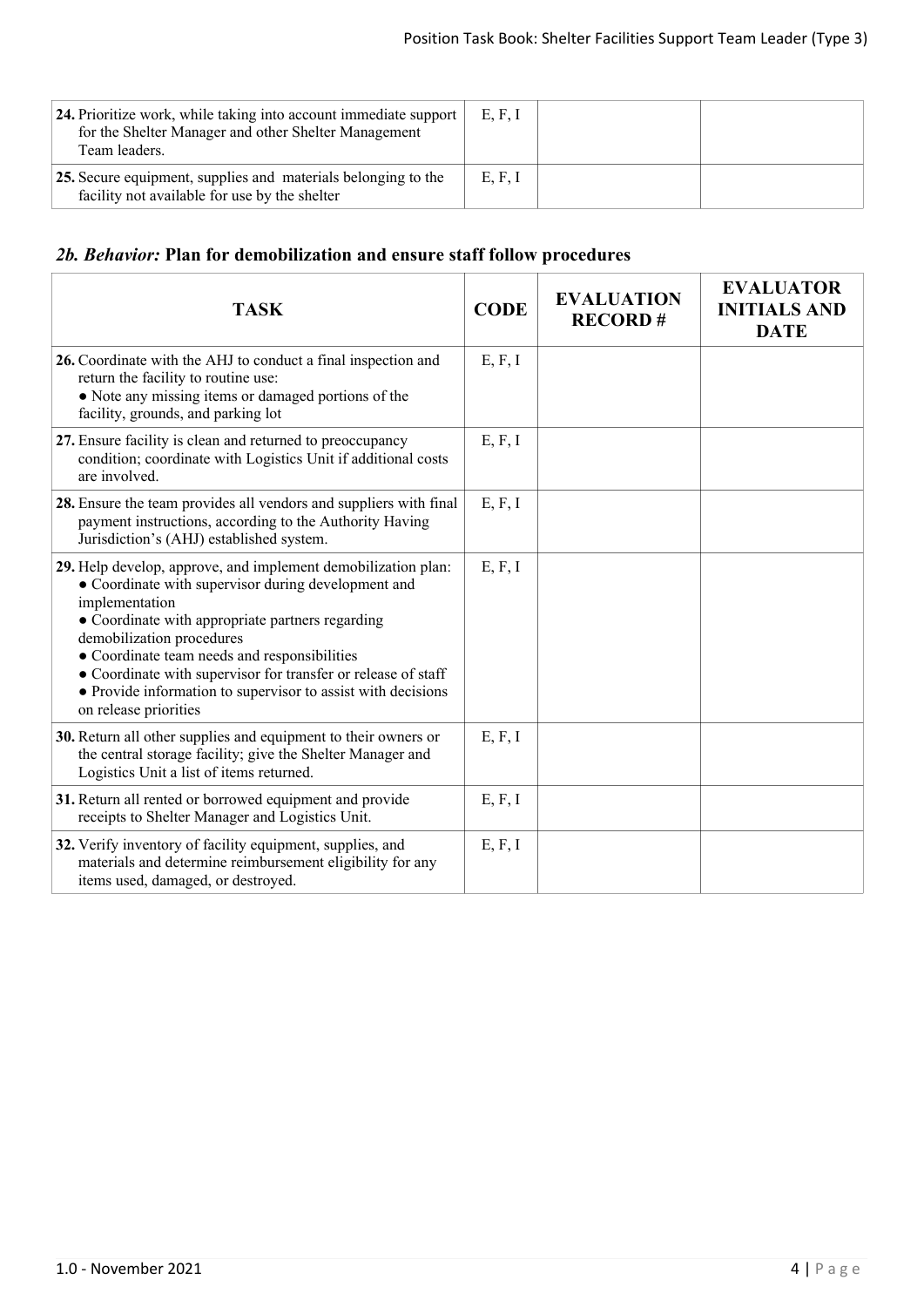# *3. Competency:* **Lead assigned personnel**

*Description:* Influence, lead, and direct assigned personnel to accomplish objectives and desired outcomes in a potentially rapidly changing environment.

### *3a. Behavior:* **Identify opportunities and meet requirements to provide equal access and reasonable accommodation in all activities**

| TASK                                                                                                                                                                      | <b>CODE</b> | <b>EVALUATION</b><br><b>RECORD#</b> | <b>EVALUATOR</b><br><b>INITIALS AND</b><br><b>DATE</b> |
|---------------------------------------------------------------------------------------------------------------------------------------------------------------------------|-------------|-------------------------------------|--------------------------------------------------------|
| 33. Demonstrate knowledge and use of inclusive, person-first<br>language                                                                                                  | E, F, I     |                                     |                                                        |
| 34. Demonstrate the ability to assess and monitor for physical<br>access, programmatic access, and effective communications<br>access                                     | E, F, I     |                                     |                                                        |
| 35. Demonstrate the ability to identify opportunities for<br>universal accessibility.                                                                                     | E, F, I     |                                     |                                                        |
| 36. Ensure shelter facility can accommodate persons with AFN:<br>• Obtain resource requests from shelter management team                                                  | E, F, I     |                                     |                                                        |
| 37. Promote a work environment that provides mutual respect<br>and equal opportunity for all.                                                                             | E, F, I     |                                     |                                                        |
| <b>38.</b> Refer equal access, disability accommodations requirements,<br>and access and functional needs (AFN) accommodations to<br>appropriate personnel for resolution | E, F, I     |                                     |                                                        |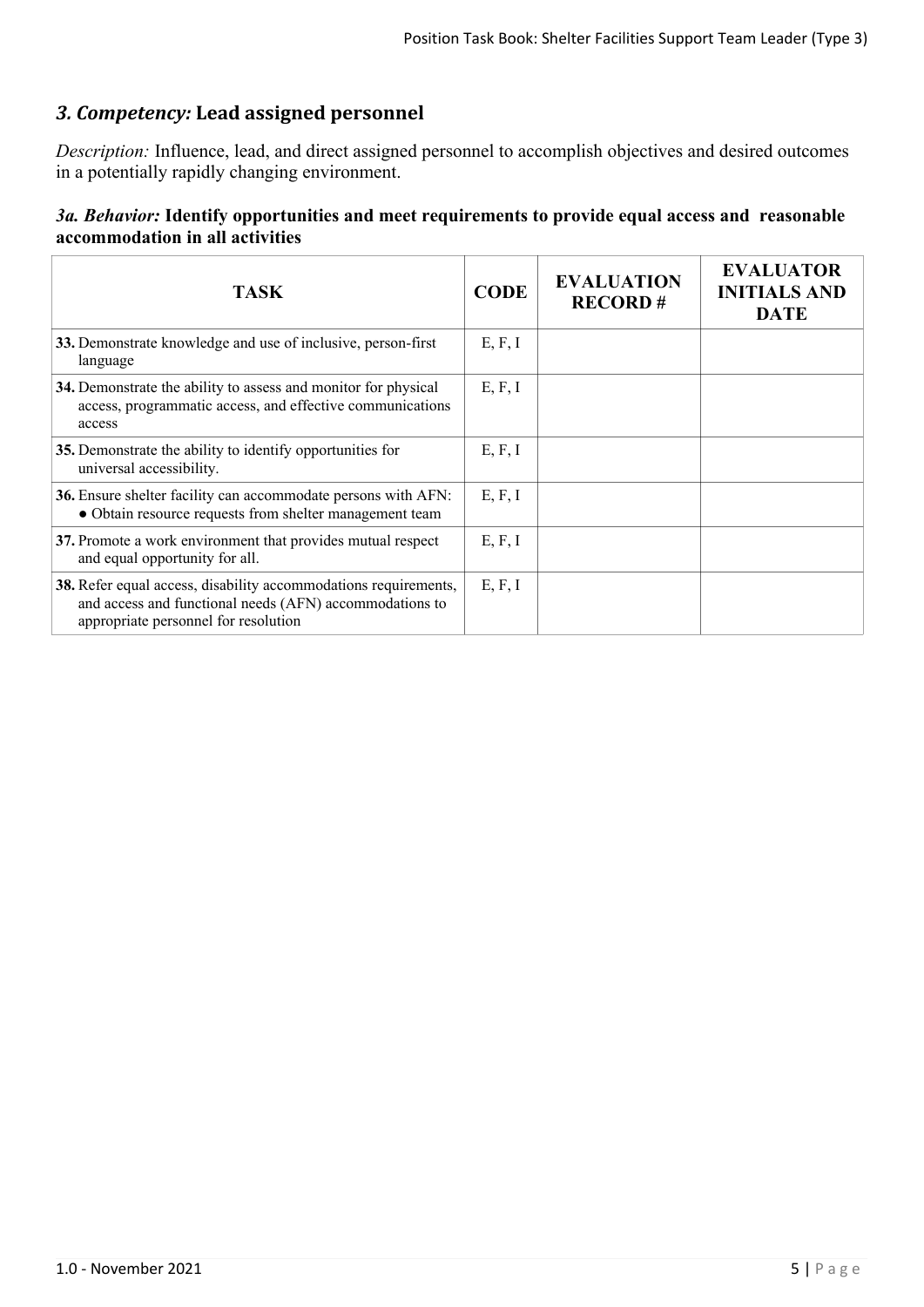## *4. Competency:* **Competency: Assume position responsibilities**

*Description:* Successfully assume the role of Shelter Facilities Support Team Leader and initiate position activities at the appropriate time according to the following behaviors.

### *4a. Behavior:* **Successfully assume the role of Shelter Facilities Support Team Leader and initiate position activities**

| <b>TASK</b>                                                                                                                                                                                                                                                                                       | <b>CODE</b> | <b>EVALUATION</b><br><b>RECORD#</b> | <b>EVALUATOR</b><br><b>INITIALS AND</b><br><b>DATE</b> |
|---------------------------------------------------------------------------------------------------------------------------------------------------------------------------------------------------------------------------------------------------------------------------------------------------|-------------|-------------------------------------|--------------------------------------------------------|
| 39. Relay, support, and maintain operational rhythm:<br>• Assist in preparation of a shelter support plan, gathering<br>information from all appropriate shelter personnel to<br>determine support needs<br>• Complete situation reports for the team related to the<br>current operational phase | E, F, I     |                                     |                                                        |

#### *4b. Behavior:* **Gather, update, and apply situational information relevant to the assignment**

| <b>TASK</b>                                                                                                                                                                                                                                                                                                                                                                                                                                                                                                                                                                                                                                                                                                                                                    | <b>CODE</b> | <b>EVALUATION</b><br><b>RECORD#</b> | <b>EVALUATOR</b><br><b>INITIALS AND</b><br><b>DATE</b> |
|----------------------------------------------------------------------------------------------------------------------------------------------------------------------------------------------------------------------------------------------------------------------------------------------------------------------------------------------------------------------------------------------------------------------------------------------------------------------------------------------------------------------------------------------------------------------------------------------------------------------------------------------------------------------------------------------------------------------------------------------------------------|-------------|-------------------------------------|--------------------------------------------------------|
| 40. Collect information from outgoing Shelter Facilities Support<br>Team Leader or other personnel responsible for the team:<br>• Information on incident relevant to the team's support<br>activities<br>• Information on the organizational structure                                                                                                                                                                                                                                                                                                                                                                                                                                                                                                        | E, F, I     |                                     |                                                        |
| 41. Receive initial briefing from supervisor-one-on-one or in<br>team meetings:<br>• Incident priorities, goals, and objectives<br>• Initial instructions concerning team priorities<br>• Expected time frames for briefings, planning meetings, and<br>team meetings<br>• Any limitations and constraints that affect operations and<br>strategies<br>$\bullet$ Review:<br>o Incident plans<br>$\circ$ Shelter plan<br>○ Current national situation<br>o Assigned resources and their status<br>○ Facility for shelter, including surrounding grounds and<br>parking lot<br>○ Established and operating facilities<br>○ Anticipated incident duration, size, and type<br>o Team responsibilities and expectations<br>• Tour shelter facility, if already open |             |                                     |                                                        |

#### *4c. Behavior:* **Establish effective relationships with relevant personnel**

| <b>TASK</b> | CODE | <b>EVALUATION</b><br><b>RECORD#</b> | <b>EVALUATOR</b><br><b>INITIALS AND</b><br><b>DATE</b> |
|-------------|------|-------------------------------------|--------------------------------------------------------|
|-------------|------|-------------------------------------|--------------------------------------------------------|